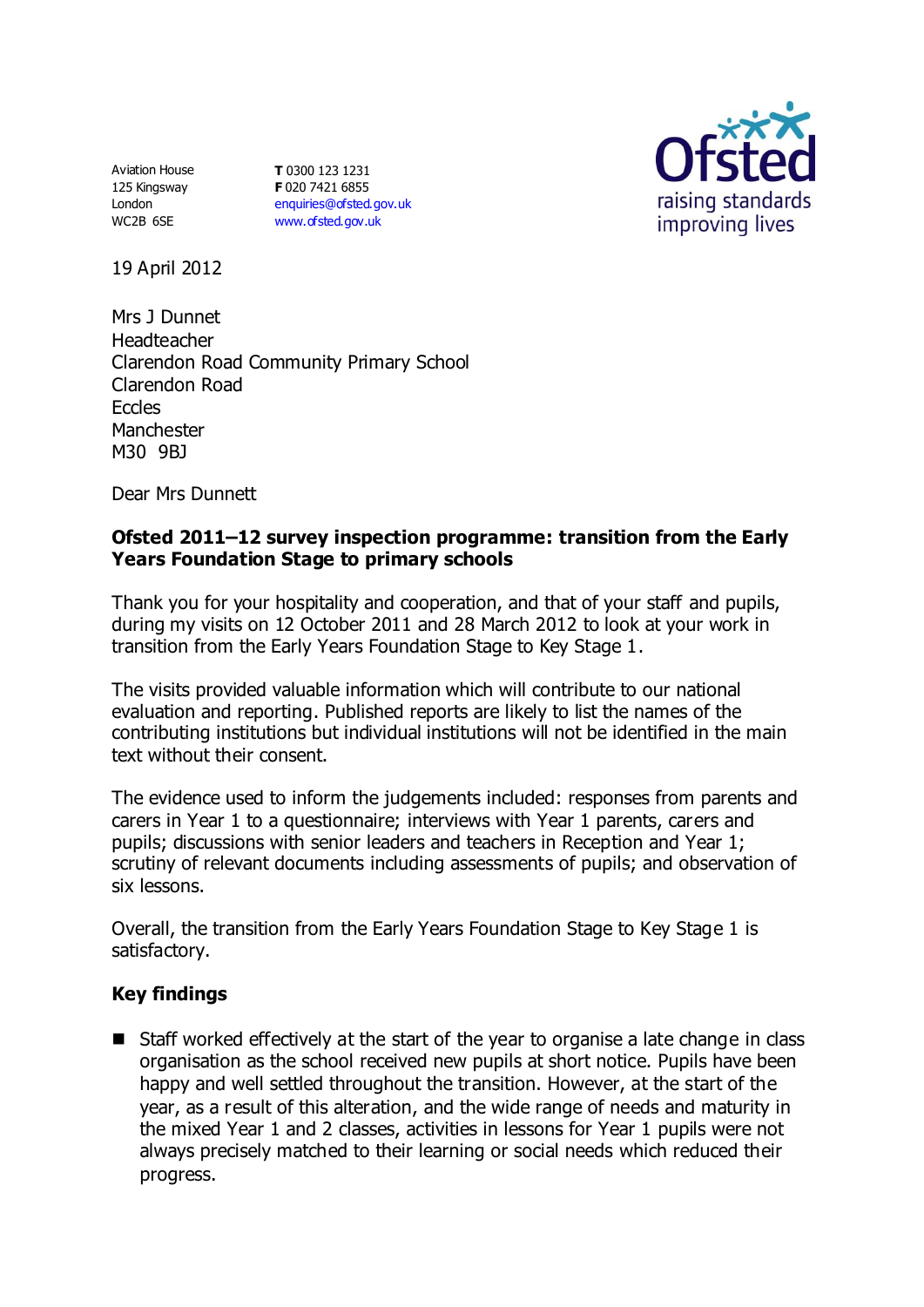- However, as the year has progressed, and teachers have become more secure with the range of needs in their classes, there has been clear improvement, and pupils' needs are much more closely met. Staff are more confident in using recent National Curriculum assessments of pupils to guide their planning effectively than they were with the Early Years Foundation Stage assessments they had at the start of the year. Consequently, Year 1 pupils in all groups make at least satisfactory and improving progress.
- The lessons observed were all well managed and suitably paced. However, teachers tended to dominate. This had the effect of reducing pupils' opportunities to think for themselves or to improve and apply their learning in different contexts. For example, in a good literacy lesson, Year 1 pupils worked enthusiastically to learn about and think of adjectives to describe a giant, but had limited opportunities to improve their writing further by choosing different sentences in which to use the adjectives. Their independent learning skills gained from the Early Years Foundation Stage were underused to help their learning. In discussion, pupils say that their opportunities to make choices in Year 1 are much more limited than in Reception.
- $\blacksquare$  The curriculum in Year 1 is suitably broad and motivates the pupils. Specialist teaching in music and physical education, together with a wide range of educational visits and lively topics, are exciting and interesting. They provide a strong basis for raising pupils' attainment further. Phonics is taught using consistent materials from Nursery to Year 2. Logistical difficulties make it hard for the school to manage this so that pupils in different classes, but with similar needs, work in groups together. The school recognises the need to continue to develop ways to target phonics teaching as precisely to pupils' needs as possible.
- A strong and positive culture exists in the school of staff sharing ideas and working together, as a team, to improve their practice. Teaching assistants are a full part of the teaching team and make useful and well-focused contributions to pupils' learning. You encourage this sharing well. The school offers wellconsidered training and development opportunities to staff, which are then successfully shared. You recognise that this needs to be taken into further depth and that teachers and subject leaders need to gain further experience in the requirements of both Early Years Foundation Stage and Key Stage 1.
- Parents and carers understandably expressed some concerns about the late change in class arrangements at the start of the year. However, they note that their children are well settled and enjoying school life.

## **Areas for improvement, which we discussed, include:**

- **E** ensuring that the independent and problem-solving skills pupils gain in the Early Years Foundation Stage are better used in Year 1 so that pupils can take more responsibility for their learning, and how it is applied, and increase their progress
- considering teaching phonics more fully across classes and year groups, so that the teaching is more precisely targeted to each pupils' needs